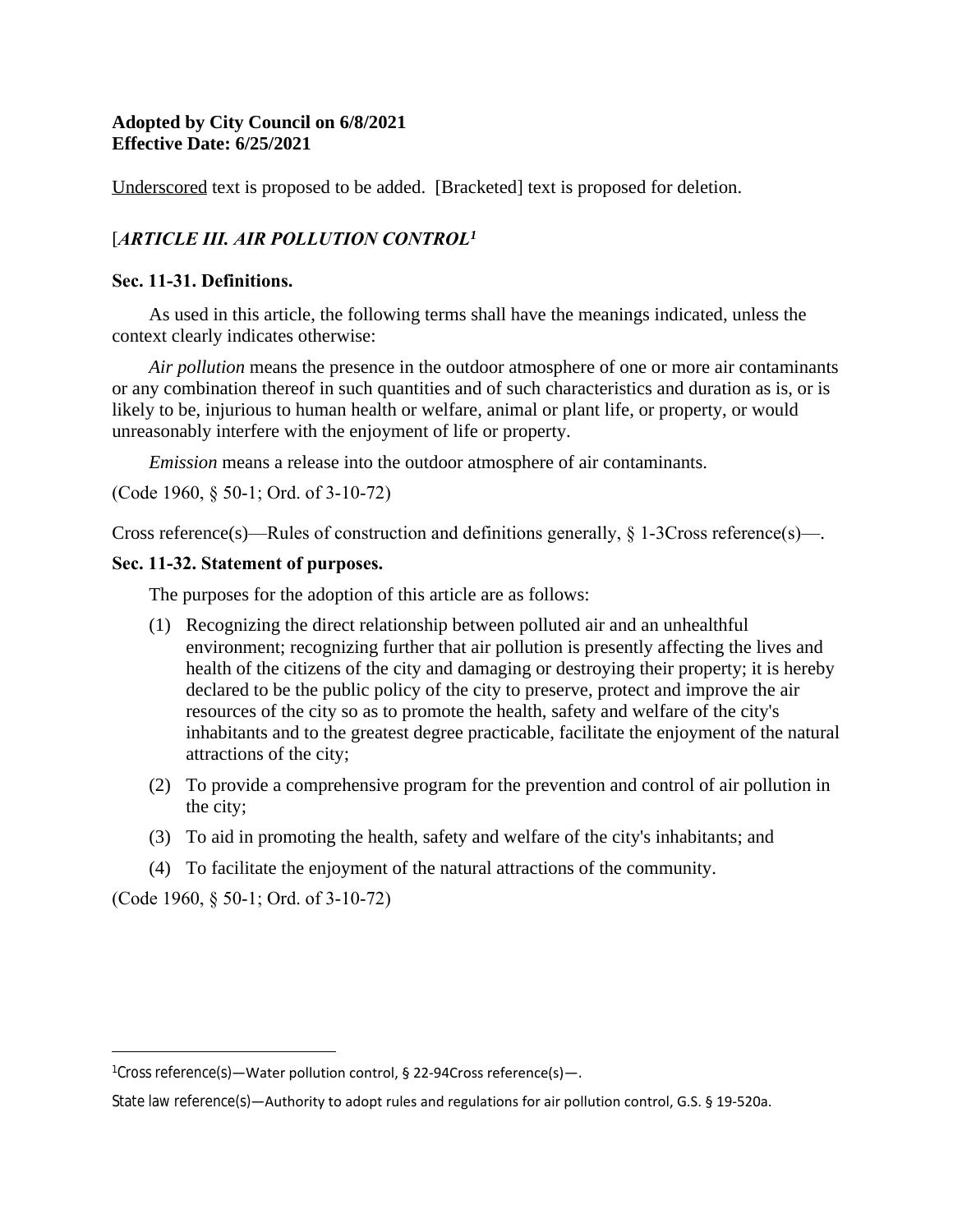### **Sec. 11-33. Director of health's powers and duties.**

The director of health of the city, in addition to any other powers vested in him by law, shall have and may exercise the following powers and duties in accordance with the provisions of this article and pursuant to rules and regulations adopted hereunder:

- (1) Develop a comprehensive program for the prevention and control of air pollution in the city;
- (2) Pursuant to rules and regulations adopted by the board of health, subject to section 11- 34 of this article, require any person to submit to him for approval (and/or a permit) any plans, specifications and other data related to construction, modification or use of any article, machine, equipment, facility or installation which has caused, may cause, or is intended primarily to prevent or control the emission of air pollutants. Should such approval (and/or permit) be denied, the director of health may prohibit the installation, alteration or use of such article, machine, equipment, facility or installation;
- (3) Issue, modify, revoke or enforce orders requiring compliance with this article or rules or regulations promulgated hereunder, subject to section 11-34 of this article, by the board of health;
- (4) Enforce compliance with the laws of the state and rules or regulations promulgated thereunder related to air pollution;
- (5) Advise, consult and cooperate with other agencies of the city, political subdivisions of the state, industries, agencies of the state, the federal government and affected groups and persons in furtherance of the purposes of this article;
- (6) Encourage and conduct studies and research relating to air pollution and conservation of the air resources of the city;
- (7) Investigate complaints about air pollution and secure abatement of the cause thereof;
- (8) Collect and disseminate information relating to air pollution; and
- (9) Encourage voluntary cooperation by people, industries, other agencies of the city and others in preventing and controlling air pollution in the city;
- (10) In the event of any written complaints or upon his own initiative, the authority to enter and inspect any building or place, except a private residence, for the purpose of investigating conditions relating to air pollution and ascertain compliance with the provisions of the laws of the state and rules and regulations promulgated thereunder related to air pollution, and to investigate compliance with this article, and rules and regulations adopted hereunder. He and/or his deputies shall have the authority to inspect such premises to determine compliance with the provisions of the laws of the state and rules and regulations promulgated thereunder related to air pollution and compliance with the provisions of this article, and rules and regulations adopted hereunder by the board of health. All information gained by such inspection shall be kept confidential except as it relates directly to air pollution;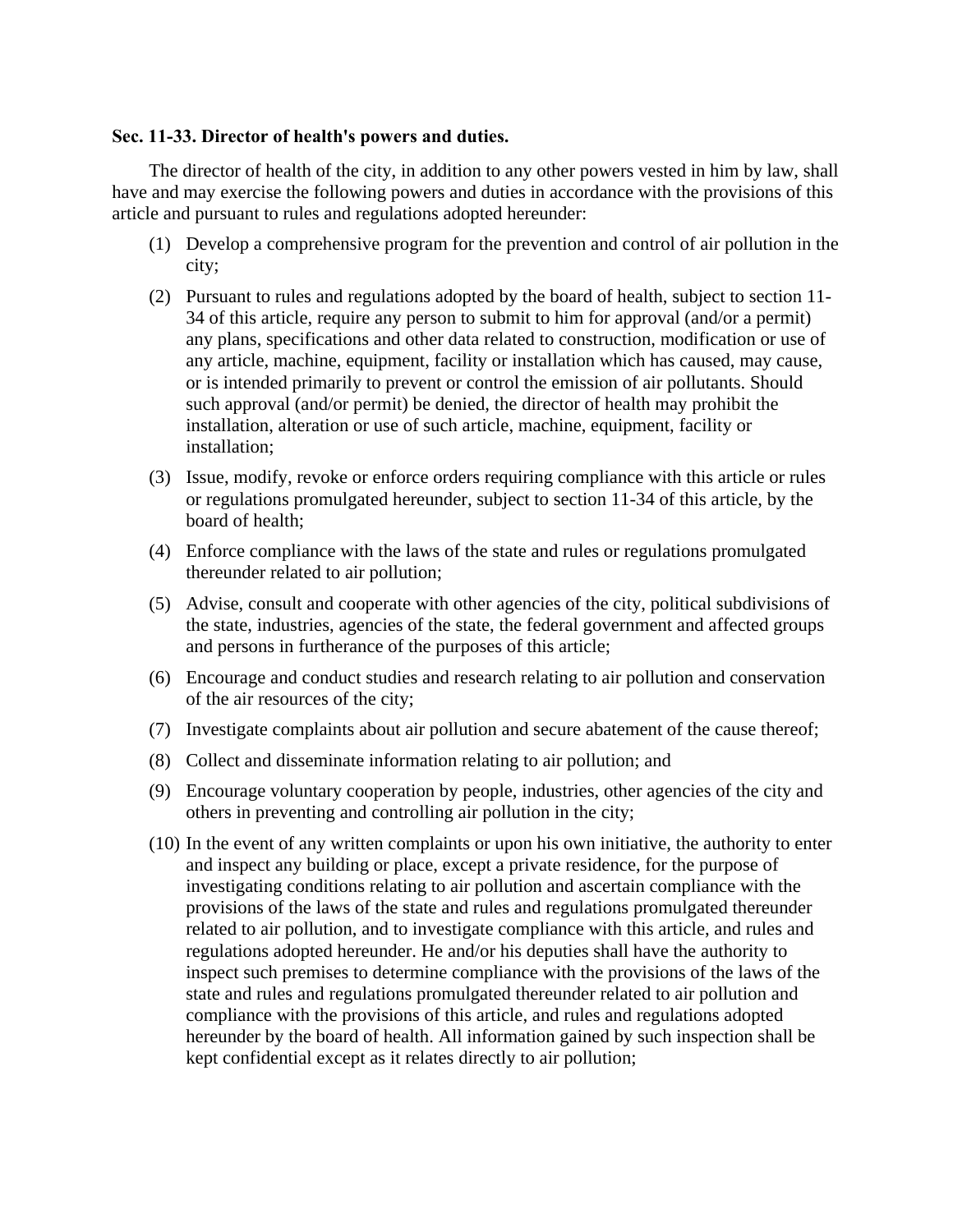- (11) Accept, receive and administer funds, grants or gifts from public or private agencies, including the federal government, for the purpose of carrying out any of the functions provided in this article. Such funds received by the director of health shall be deposited with the comptroller of the city and held in a special account established for air pollution control activities of the department of health;
- (12) Represent the city in any and all matters relating to air pollution;
- (13) Appoint, convene and dissolve special advisory groups to consider and report on any matters relating to air pollution;
- (14) Employ personnel, purchase equipment, supplies and materials and enter into contracts to carry out the purposes of this article in conformance with any practices of the city applicable to the department of health;
- (15) Carry out all other activities as may be necessary to enforce this article and the rules and regulations promulgated hereunder by the board of health;
- (16) Designate a member or members of his staff to inspect, investigate, prepare reports and perform any other duties required to carry out the purpose of this article or to enforce the rules and regulations of the board of health adopted pursuant to the authority herein granted.

(Code 1960, § 50-2; Ord. of 3-10-72)

Cross reference(s)—Director of health generally, § 11-18.

# **Sec. 11-34. Board of health's powers and duties.**

In addition to any other duties and powers vested in it by law, the board of health shall have the following powers and duties:

- (1) To adopt, promulgate, amend and repeal all rules and regulations for the prevention, control and abatement of air pollution subject to approval by the city council of the board's recommendations for such regulations. Any such regulations enacted under this subparagraph, as well as any changes, shall be consistent with state and federal air pollution control statutes, rules and regulations.
- (2) To promulgate a system of alerts to prevent and reduce the risk of situations in which there may be imminent and serious danger to the public health and welfare of the community from air pollution.
- (3) To adopt rules and regulations whereby the director of health shall be empowered to provide for the issuance, suspension and revocation and renewal of any permits that it may require pursuant to this article, and rules and regulations adopted hereunder, subject to approval by the city council of its recommendations for such rules and regulations.

(Code 1960, § 50-3; Ord. of 3-10-72)

Cross reference(s)—Board of health generally, § 11-17.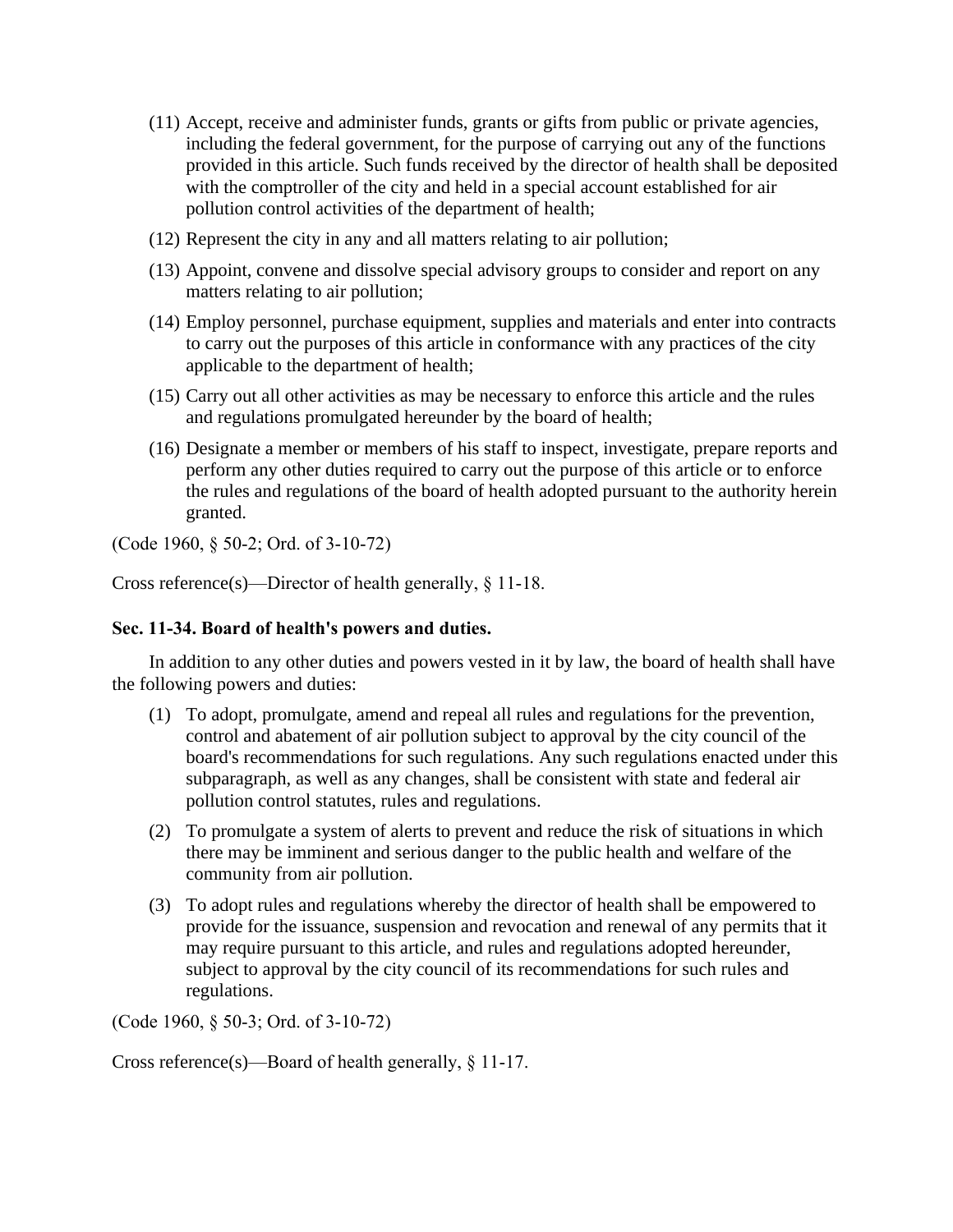#### **Sec. 11-35. Public hearings on proposed rules; notice of adoption.**

The city council shall hold a public hearing with respect to the adoption, repeal or amendment of any rule or regulation relating to the control of air pollution, notice of which hearing shall be published in a newspaper having a general circulation in the city at least seven (7) days before such hearing. A copy of the proposed rules and regulations shall be filed with the town clerk not less than seven (7) days prior to the date of such public hearing. Such rules and regulations shall become effective on such day as the board of health shall prescribe provided that a notice setting forth the fact of their adoption and their effective date shall have been published twice consecutively in a newspaper having a general circulation in the city at least two (2) weeks prior to the effective date and provided, further, that a copy of such rules and regulations as adopted shall have been filed with the town clerk prior to their effective date and that such filing shall have been noted in such notice.

(Code 1960, § 50-3; Ord. of 3-10-72)

#### **Sec. 11-36. Appeal from orders of director of health.**

- (a) Any person who is aggrieved by an order of the director of health issued in connection with any alleged violation of this article or of applicable rules and regulations issued pursuant hereto may apply to the board of health in writing for a reconsideration and review of such order within ten (10) days after issuance on forms supplied by the director of health.
- (b) The completed form shall state the name and address of the aggrieved party and shall set forth in brief the reasons for objecting to the action of the director of health, and such other pertinent information as may be required by the board.
- (c) Upon receipt of an appeal from any action of the director of health as provided in subsection (b) of this section, the board of health shall set the time and date for a hearing on such appeal. This hearing shall be held within ten (10) days of the receipt of such an appeal by the board of health; provided, until such time as a decision is rendered by the board of health, the appellant shall not be compelled to comply with the order appealed from; provided, further, that the chairman of the board of health may, without such an appeal and hearing, require the immediate compliance with such order upon the certification of the director of health that continuance of the activity referred to in such order will or may result in great harm to the public health, safety or welfare.
- (d) At such hearing the appellant shall be given an opportunity to be heard in person and/or with counsel and to show why such notice ought to be modified or withdrawn.
- (e) After such hearing the board of health may affirm the decision or action of the director of health and order immediate compliance with his order, or it may modify or revoke the same, or allow additional time for compliance therewith.
- (f) Any person who fails to appeal from a legally issued order of the director of health, issued in connection with any alleged violations of this article or applicable rules